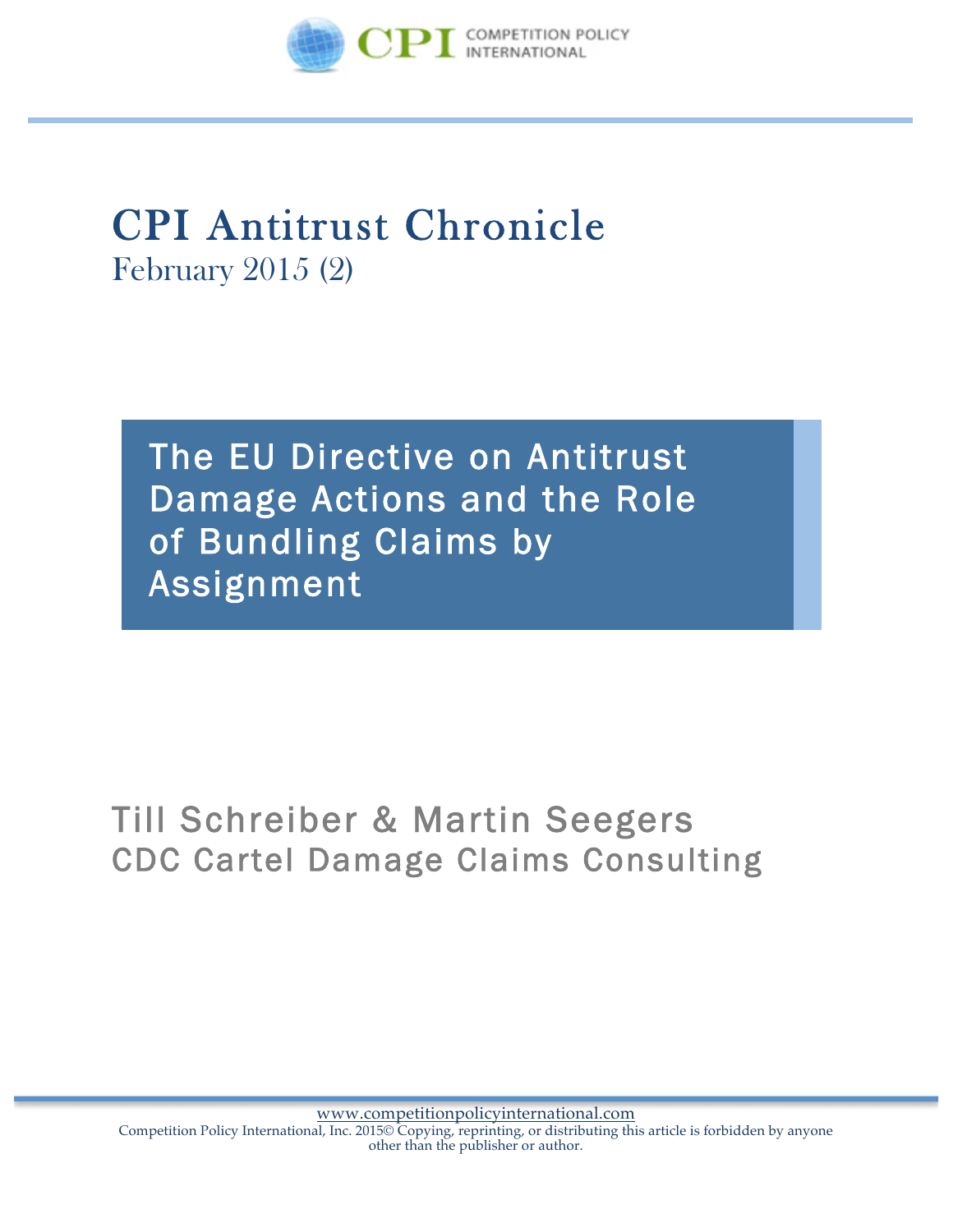### The EU Directive on Antitrust Damage Actions and the Role of Bundling Claims by Assignment

## Till Schreiber & Martin Seegers<sup>1</sup>

#### I. INTRODUCTION

 $\overline{a}$ 

Private enforcement is one of the hot topics of EU competition law, in particular since the adoption of Directive 2014/104 on antitrust damages actions (the "Directive"). <sup>2</sup> The Directive codifies case law of the EU courts on the right to obtain full compensation for infringements of EU competition law and provides for a common legal framework throughout the Union. Nevertheless, due to significant practical hurdles the majority of victims—in particular of hardcore cartels—still do not actively pursue their damage claims.

One effective solution that has evolved in the European Union and that, in practice, turns complex and burdensome antitrust claims into valuable assets, is the transfer of claims to a specialized entity, also referred to as "claims vehicle." This approach *de facto* results in a collective claims enforcement, while avoiding problems often associated with class or group actions.

#### II. PRACTICAL DIFFICULTIES TO FULL COMPENSATION

The enforcement of antitrust damage claims is complex and requires a combination of specific economic, legal, and IT expertise. Despite the efforts of the EU legislators, endconsumers, small-and medium-sized businesses ("SMEs"), and even large corporate victims continue to face many practical difficulties. The main obstacle for successful damage actions remains the substantiation and proof of individual effects by market-wide competition law infringements, most notably cartels.

Such economic analysis and quantification, including causality aspects, typically require detailed data and information covering the affected market before, during, and after the cartel infringement. Other practical obstacles include:

- existing information asymmetries and lack of evidence due to the secret nature of cartels;
- a potential strain on commercial relationships;
- drawn-out litigation due to the inherent legal and economic complexity;
- high costs for lawyers and economic experts; and
- depending on the jurisdiction, potentially high court fees and a structural cost risk asymmetry between claimants and defendants, given that cartels always have numerous participants.

<sup>1</sup> Respectively, managing director and senior legal counsel, CDC Cartel Damage Claims Consulting, Brussels*.*

<sup>2</sup> Directive 2014/104 on certain rules governing actions for damages under national law for infringements of the competition law provisions of the Member States and of the European Unions, *available at* http://eurlex.europa.eu/legal-content/EN/TXT/PDF/?uri=CELEX:32014L0104&from=EN.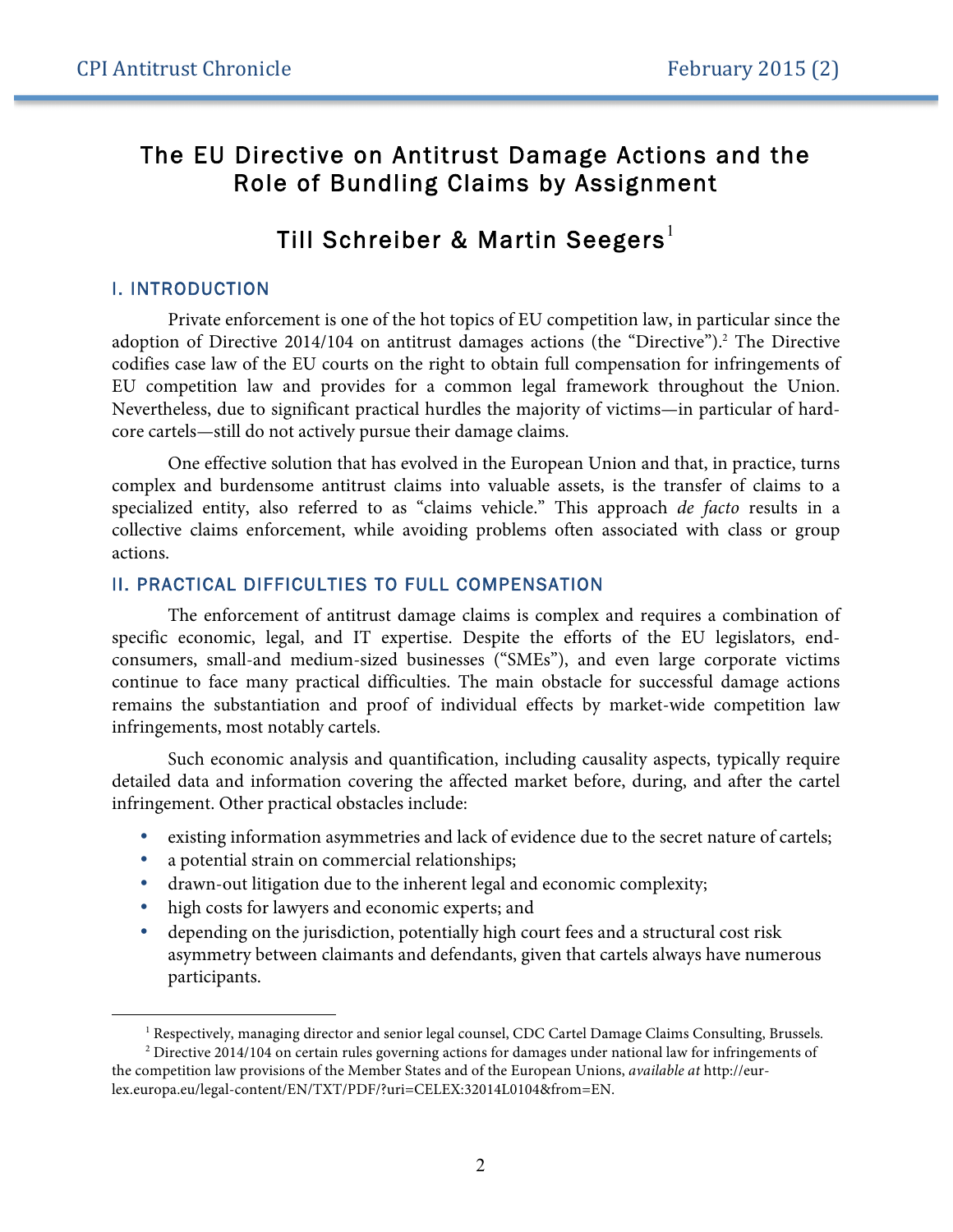#### III. BUNDLING OF CLAIMS BY A SPECIALIZED ENTITY AS AN EFFECTIVE **SOLUTION**

These disincentives inherent in the private enforcement of cartel-related damage claims contributed to the emergence of specialized companies offering solutions to corporate cartel victims to effectively outsource the substantiation and pursuit of their damage claims through judicial means or out-of-court settlements. A central element of these solutions typically consists in the transfer and sale of damage claims by a multitude of companies harmed by one and the same cartel to an entity that effectively bundles multiple claims. This bundling at a material law level in particular helps to overcome existing economic disincentives and information asymmetries.

In practice, the purchasing of a critical mass of antitrust claims required to merit an enforcement action leads to the creation of significant synergies which contribute both to the optimization of the economic analysis and evidence as well as to the maximization of a successful claims enforcement. Ideally, the specialized entity combines a broad range of economic, legal, and technical know-how, combined with measure-made IT solutions which facilitate the gathering and analysis of all relevant market data.

Indeed, the combined transaction data gathered from a large number of cartel victims and covering a longer period of time allows for a comprehensive economic assessment of the cartel effects on the market as a whole, and in respect of potential passing-on effects to further levels of the supply chain. Under these conditions, entities with specialized know-how hold stronger positions in out-of-court negotiations or, in case of failure to reach a settlement at fair conditions, are able to present a clear and sound economic picture on the respective cartel effects in one single action for damages.

#### IV. RECOGNITION OF BUNDLING AT NATIONAL AND EU LEVELS

The model of bundling antitrust damage claims by assignment has been widely recognized at both national and EU levels.

#### *A. At the National Level*

At the national level, courts in the Netherlands, Germany, Austria, and Finland have expressly confirmed the standing of specialized entities that had previously purchased a multitude of damage claims by way of assignment. For example, the District Court in Helsinki, by interim judgment of July 4, 2013 (judgment 6492, reference 11/16750) in the action brought by CDC Cartel Damage Claims ("CDC") in relation to damage claims following from the European Hydrogen Peroxide cartel, confirmed the validity of the assignments to the plaintiff by several Finnish pulp and paper manufacturers and thus the standing of the plaintiff. The Helsinki court referred *inter alia* to "CDC's better resources for gathering the information necessary for the matters under consideration" and the fact that the pulp and paper companies did not succeed on their own to settle their claims out-of-court and only subsequently decided to sell their claims to CDC.

Similarly, the Court of Appeal in Amsterdam held in its judgment of January 7, 2014 (reference 200.122.098/01) in the context of the action brought by the specialized entity East West Debt ("EWD") against members of the European Air Cargo cartel: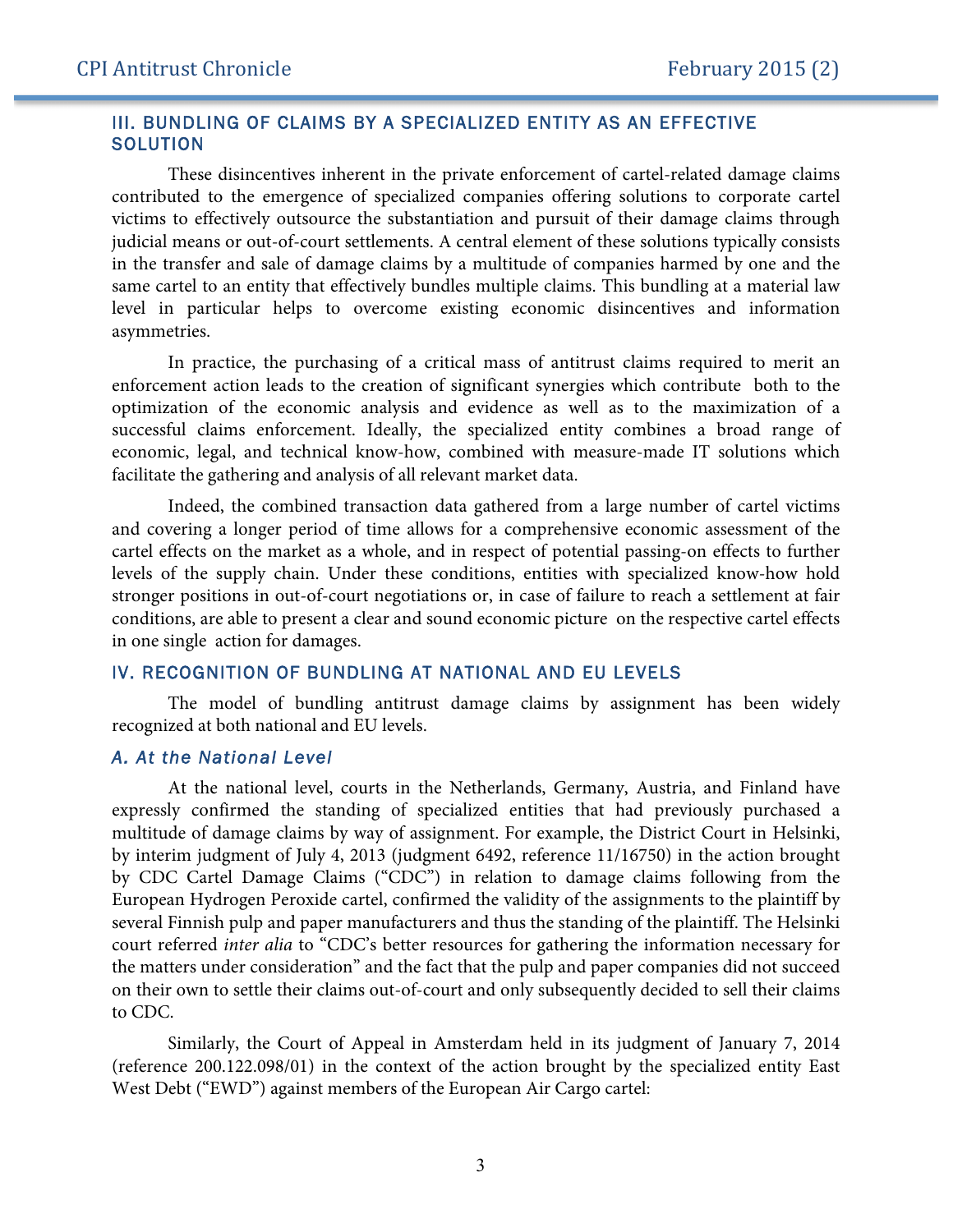"In the present case KLM and Air France have extensively discussed the phenomenon of litigation funding and the qualification of EWD as a litigation vehicle or claim vehicle, taking into account that EWD attempts to find monetary compensation for damage claims of several injured companies on a commercial basis. What KLM and Air France have said on this, for now does not justify the conclusion that in the present case there is an abuse of civil procedure by EWD or conduct that is otherwise impermissible in the context of obtaining compensation for damages. This also does not give ground at present to place further requirements on EWD on the basis of due process or the protection of the interests of KLM et al and/or the companies of which the claim have been assigned to EWD."

#### *B. At the EU Level*

The validity and the significant role in the context of private enforcement of the model to bundle and enforce a multitude of antitrust damage claims by specialized entities has also been confirmed at the EU level. In its 2008 Impact Study, the European Commission explicitly stated that such collective enforcement of bundled claims is possible in most EU jurisdictions. And a study prepared for the European Parliament in 2012 stated that the "claims transfer to a third party may help to overcome the problem of lack of participation by injured parties."

In line with these preparatory works and the national case law, the Directive now explicitly confirms the standing of entities purchasing damage claims in Article 2(4):

"'action for damages' means an action under national law by which a claim for damages is brought before a national court by an alleged injured party, or by someone acting on behalf of one or more alleged injured parties, where Union or national law provides for this possibility, or by the natural or legal person that succeeded in the right of the alleged injured party, including the person that acquired the claim."

Further, the possibility to enforce antitrust claims by an entity that acquired the claims from a damaged person is recognized in Article 7(3) of the Directive.

Finally, in his recent opinion in the preliminary ruling concerning certain aspects of the legal action brought by CDC against members of the European Hydrogen Peroxide cartel before the Regional Court of Dortmund, Germany, Advocate General Jäaskinen (Case C-352/13) stated:

"The emergence of players on the judicial scene, such as the applicant in the main proceedings, whose aim it is to combine assets based on claims for damages resulting from infringements of EU competition law, seems to me to show that, in the case of the more complex barriers to competition, it is not reasonable for the persons adversely affected themselves individually to sue those responsible for a barrier of that type."

The overall effects of "claims vehicles" on the private enforcement of competition law in the European Union have not been explored yet. However, it is already safe to assume that such entities have already been successful in and out of court where single damage actions would either not have been initiated or—in a worse case—would have failed. Some of the largest antitrust damage actions currently pending before national courts in the European Union (in particular in the Netherlands, Germany, Austria, and Finland) have been brought on the basis of the assignment model.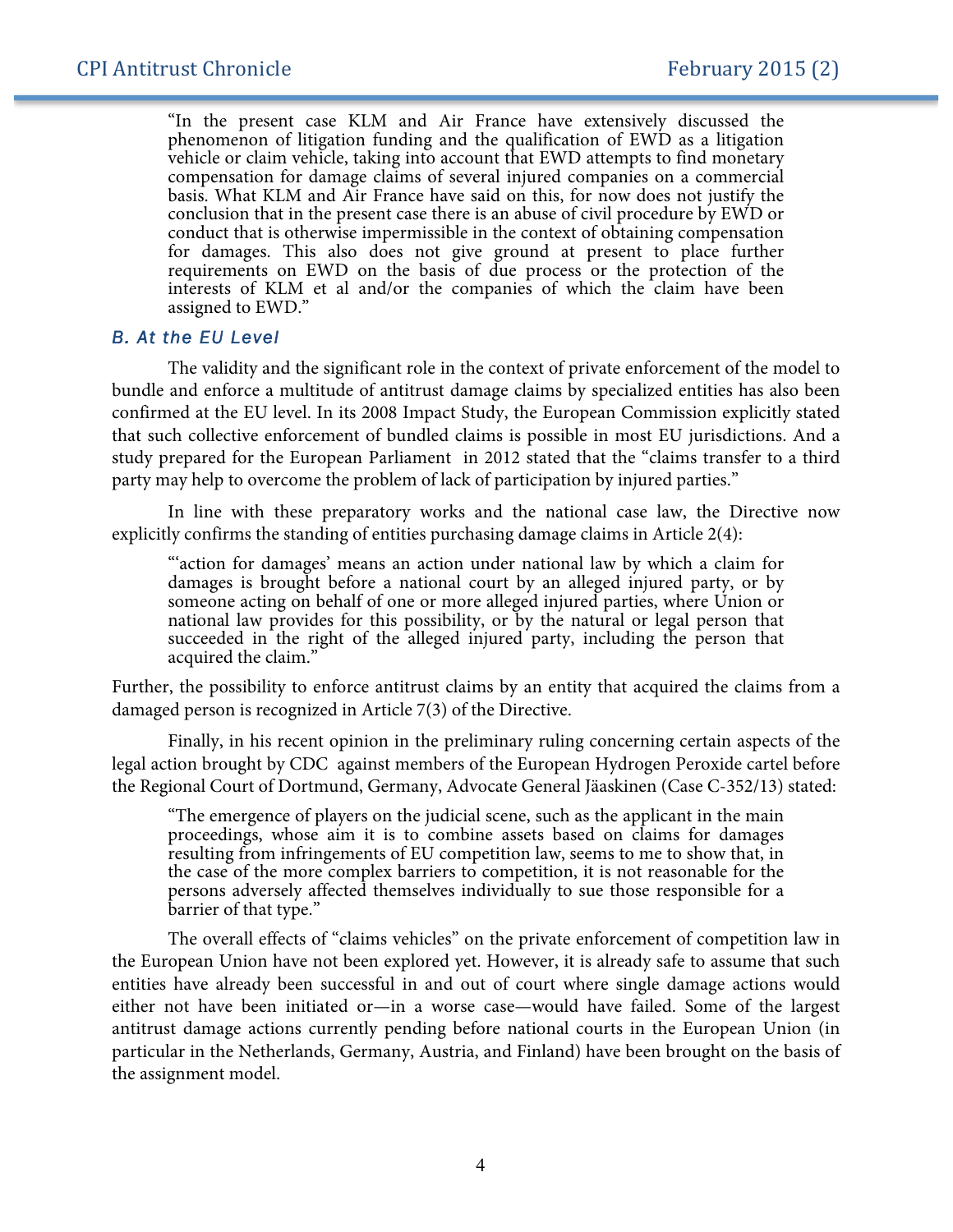$\overline{a}$ 

Claims vehicles have also achieved a multitude of ground-breaking judgments in various jurisdictions on important legal and procedural issues. The claims assignment model thus contributes to the achievement of the main objective behind the EU courts' and legislator's will in relation to private enforcement: the effective application of the EU competition rules.

#### V. CLAIMS PURCHASE DOES NOT FALL UNDER THE RECOMMENDATION ON COLLECTIVE REDRESS

The bundling of antitrust damage claims by way of assignment is not a group or representative action falling under the Commission's Recommendation 2013/396/EU on collective redress mechanisms. <sup>3</sup> This non-binding recommendation addresses procedural aspects of collective actions in relation to violations of rights granted under EU Law, including competition law.

The assignment model, however, concerns bundling at a material level: The entity acquiring the damage claims is, for reasons of legal succession, acting in its own right. The buyer is not acting for or on behalf of the original claims holders, but in its own name and account. As a result there is only one claimant seeking compensation for one aggregated claim consisting of a multitude of acquired claims.

The transfer of multiple damage claims is an independent legal alternative to (procedural) forms of class actions, group actions, or representative collective actions. It can best be compared with an "opt-in" collective mechanism. Overall, EU Member States have widely been hesitant to introduce U.S.-style "opt-out" class actions. However, there have been recent legislative initiatives in Italy, Portugal, Belgium and France which include group and collective actions for consumers and/or businesses and that are, in principle, applicable in the context of antitrust damage claims. Also the United Kingdom is in the process of adopting the Consumer Rights Bill, which in its current state includes the possibility of collective actions on an "opt-out" basis, though essentially limited to the United Kingdom. All of these collective mechanisms are, however, subject to a number of conditions and to strict judicial control in order to avoid what has been perceived by many commentators in Europe as abusive U.S. class action litigation. Such collective mechanisms seem in particular to be justified in cases of relatively low-level damages that are dispersed across a large group of victims, especially at the level of end-consumers.

For corporate victims the assignment of claims to a specialized entity will, irrespective of the availability of opt-out collective actions, remain an interesting alternative which simultaneously avoid problems associated with opt-out actions, in particular for following reasons:

- The involvement of a specialized third party with the necessary know-how and resources ensures a careful *ex-ante* assessment that only meritorious claims are pursued;
- The allocation of the proceeds is not a problem as the victims—in the form of single assignors—as well as their share in the overall damage recovery, can be clearly defined;

<sup>&</sup>lt;sup>3</sup> Commission Recommendation on common principles for injunctive and compensatory collective redress mechanisms in the Member States concerning violations of rights granted under Union Law, *available at* http://eurlex.europa.eu/legal-content/EN/TXT/PDF/?uri=CELEX:32013H0396&from=EN.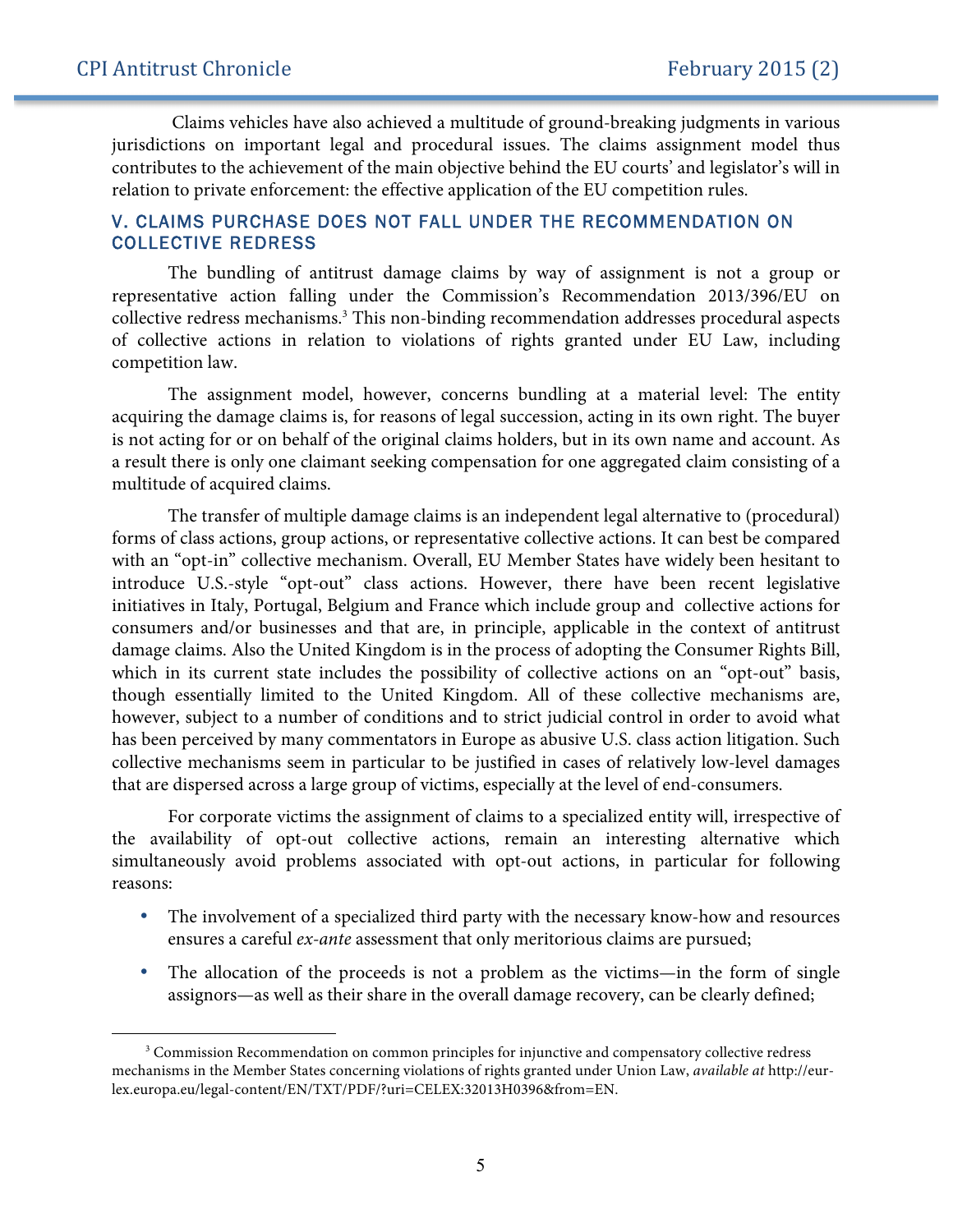- The assignment model avoids problems and uncertainties which are usually associated with the class certification process; and
- The assignment model does not require major changes of civil procedure rules and is in line with the legal cultures and principles in most EU Member States.

#### VI. LEGAL FRAMEWORK AND FUNDING

It is general practice in many business areas that claims may be transferred to a third party. The sale of antitrust damage claims to a specialized entity constitutes, as set out above, an attractive alternative for victims of illegal cartels to effectively obtain compensation. Such a *modus operandi* is typically formalized by a claims purchase and transfer agreement between the cartel victim (the seller) and the specialized entity (the purchaser). The provisions governing such claims purchase and transfer agreement are subject to the general civil law of the applicable legal order. Terms and conditions are negotiated at arm's length between the parties.

Specialized entities purchasing antitrust damage claims may be subject to specific regulatory provisions. In Germany, for example, they might have to fulfil the requirements of the German Legal Services Act, which sets out the obligations that any provider of legal services has to fulfil in relation to personal ability and reliability, financial situation, and know-how. In its judgment of 17 December 2013 (reference 37 O 200/09), the first instance court of Düsseldorf furthermore required that entities purchasing damage claims need to have the financial means to pay the adverse legal costs at the time of concluding the assignment agreements.

This underlines the importance for specialized entities active in this field to be able to secure a solid source of funding. Such funding can either be obtained internally (e.g. funds from out-of-court settlements or successful prior damage actions) or externally from third-party funders or investors.

For litigation funders, antitrust damage claims—in particular if bundled by a specialized entity—are potentially valuable assets with a possibly attractive expected return on investment. This is especially the case for "follow-on" damage actions where an infringement has already been found by a competition authority. In addition, statutory interest accruing from the date the damage was caused boosts the value of the damage claim. This enables entities bundling antitrust damage claims to get, if and to the extent that it is required, access to funding, and ensures that antitrust cases are solidly financed and can be pursued through to the end, taking into account the legal and financial requirements of such complex litigation.

An important feature of the claims assignment approach as outlined in this article is that careful *ex-ante* case selection and management, often combined with in-depth legal and economic due-diligence, ensures that only meritorious claims are pursued. Every entity willing to invest significant amounts of capital and resources has an incentive to limit the risks that flow from unmeritorious claims, in particular the cost risks implied by the "loser pays rule" applicable throughout the European Union.

The described approach of bundling antitrust claims by assignment, possibly combined with third-party litigation funding, ensures access to justice in relation to justified damage claims which otherwise would be foregone. Ideally, this not only results in the successful recovery of